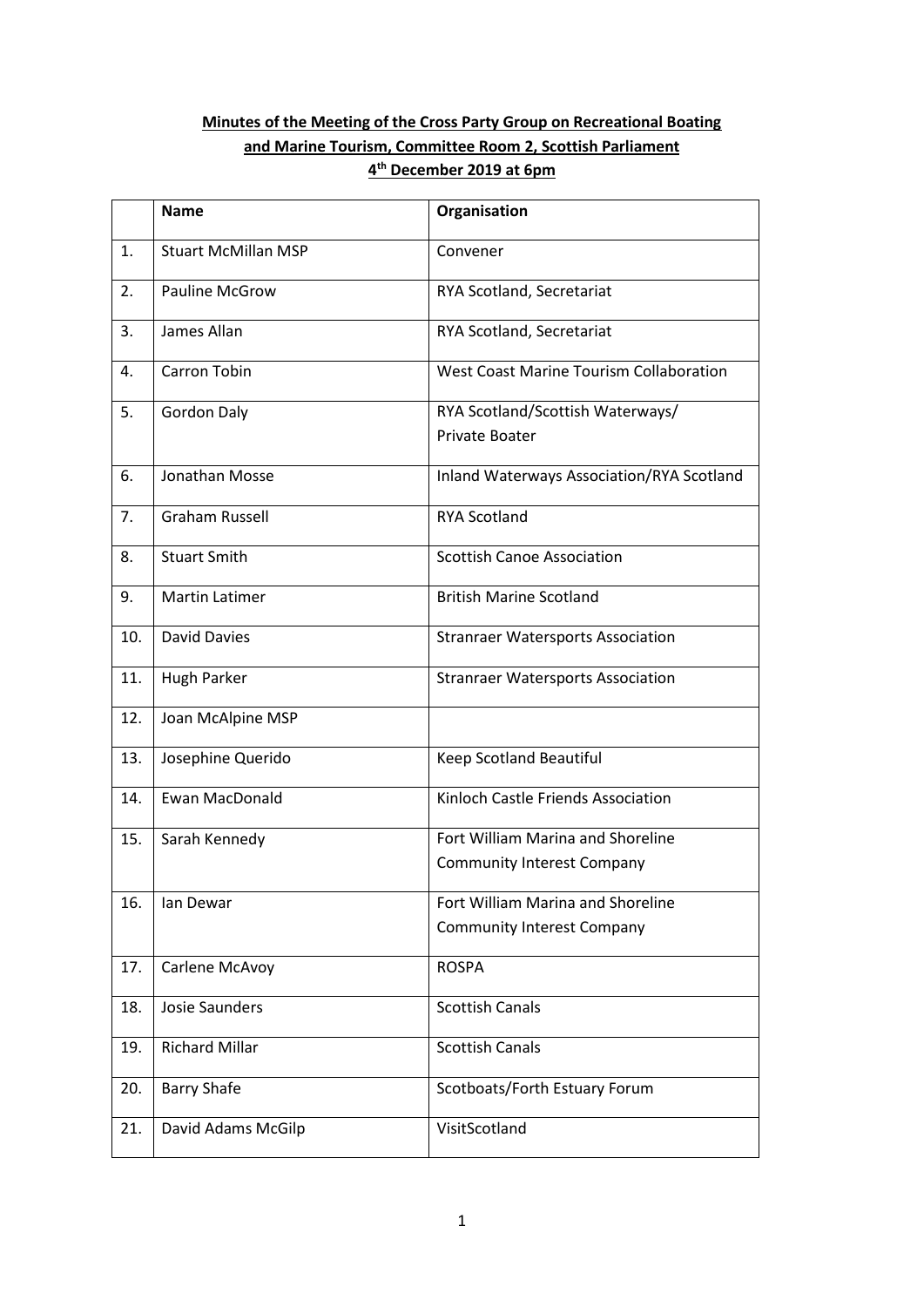| 22. | Mairi Gaffney        | Kinloch Castle Friends Association                                        |  |  |
|-----|----------------------|---------------------------------------------------------------------------|--|--|
| 23. | <b>Andrew Rendle</b> | <b>Scottish Coastal Rowing Association</b>                                |  |  |
| 24. | Catherine Topley     | <b>Scottish Canals</b>                                                    |  |  |
| 25. | Andy Carnduff        | Forth Yacht Clubs Association/SWFA/<br>Keep Canals Alive!                 |  |  |
| 26. | David Vass           | <b>RYA Scotland</b><br>West Highlands and Islands Moorings<br>Association |  |  |
| 27. | Robbie Wightman      | <b>Scottish Coastal Rowing Association</b>                                |  |  |
| 28. | <b>Michael Avril</b> | RNLI/Water Safety Scotland                                                |  |  |
| 29. | Emma Harper MSP      |                                                                           |  |  |

# **APOLOGIES**

| <b>Name</b>              | Organisation                     |
|--------------------------|----------------------------------|
| Simon Limb               | <b>British Marine Scotland</b>   |
| Catherine Duckworth      | Keep Scotland Beautiful          |
| <b>Richard Davies</b>    | Keep Canals Alive!               |
| <b>Esther Brooker</b>    | <b>Scottish Environment Link</b> |
| Lawrence Durden          | Skills Development Scotland      |
| <b>Alison Harris MSP</b> |                                  |
| <b>Alison Downs</b>      | Holy Loch Marina                 |
| David Hill               | <b>British Marine Scotland</b>   |
| <b>Chris Cutts</b>       | Forth Estuary Forum              |
| Andy McKenna             | Thomas Telford Corpach Marina    |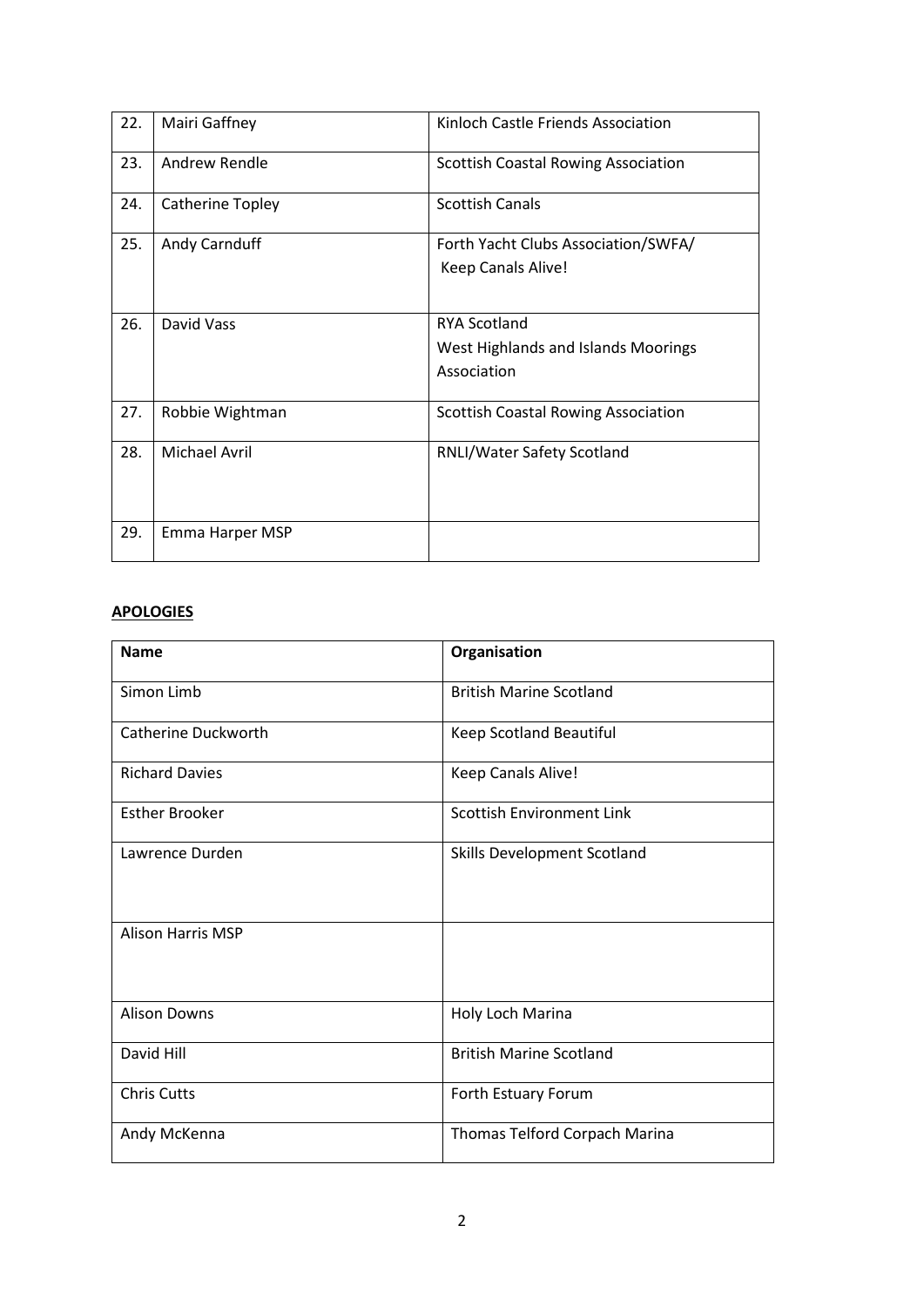| Liam Kerr MSP  |               |
|----------------|---------------|
| Daniel Steel   | Sail Scotland |
| Graham Russell | RYA Scotland  |

#### **Welcome and Apologies**

**2.** AGM

| Convenor               | <b>Stuart McMillan MSP</b>           |
|------------------------|--------------------------------------|
| <b>Deputy Convenor</b> | <b>Emma Harper MSP</b>               |
|                        | Liam Kerr MSP                        |
| <b>Secretariat</b>     | <b>James Allan (RYA Scotland)</b>    |
|                        | <b>Pauline McGrow (RYA Scotland)</b> |

#### **3. Minutes and Action Points from last meeting**

The minutes were approved as an accurate record. **Proposed: Stuart Smith Seconded: Richard Millar**

### **Years of Coasts and Waters 2020**

DAM reported that a meeting with Visit Scotland has taken place for Round 2 of funding events. There has been an overwhelming amount of applications received and demonstrates the high level of interest.

**Action: DAM to provide SMCM with a list of funding applicants.**

## **4. Update on EU/Brexit**

## **Red Diesel**

SMCM asked for an update on red diesel. DV reported that the efforts been made by the UK Government have been unsuccessful. Recreational boaters will have to switch to white diesel and in the west coast this will prove especially difficult. There is a site that you can refer to for further information. JA further reported that RYA Scotland have made representation on the complexity of the issue and RYA have also had a meeting with HMRC to discuss the issues. GD reported that he responded as a private canal boater. ML further explained that you are unable to store and there is no way of rinsing from boats. There are also issues around how do you deal with the waste and methods of disposal and there will also be issues round travelling through Europe and cost implications. JM has also made representations too.

**Action: White Diesel to be added as an agenda item for next meeting on 4th December.**

#### **Website Canals Festival**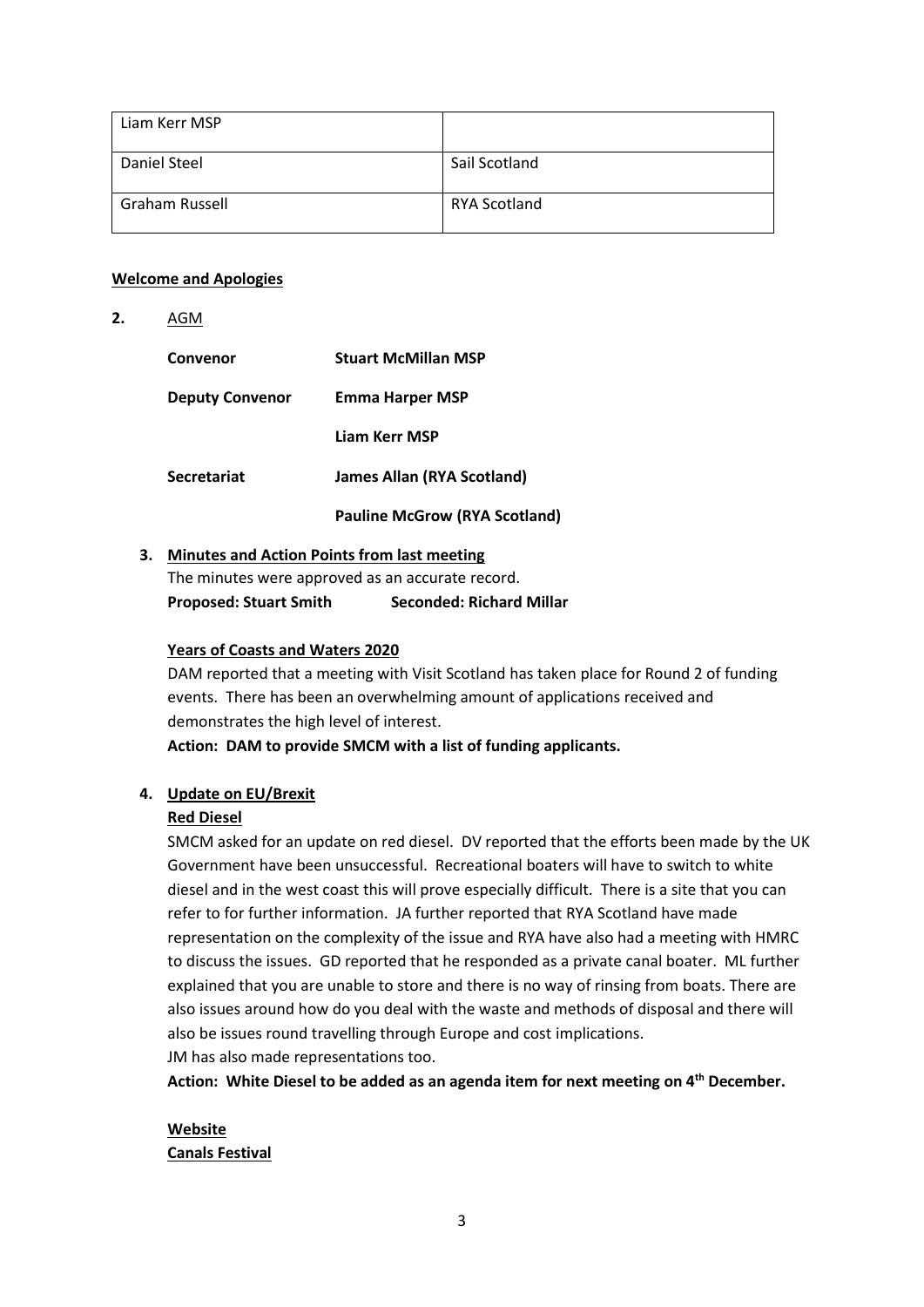CT reported that the Canals Festival went very well and was a fantastic day out for the family and community.

**Canals Flotilla** – RM reported that 70 boats took part in the opening of Twechar and Bonnybridge bridges.

AC stated that the success for this event has meant that another event is planned for 2020. RM confirmed that they are seeking funding for the event.

GD stated that we hope to have the World Wheelie Bin Championships on the canals.

#### **5. Oban Bay Update**

DV reported that after a hiatus over the summer, when progress was minimal other than ongoing work on the drafting of the new Harbour Order, four working groups have now been formed by Oban Community Harbour Development Association whose work is directed towards the formation and establishment of a Trust Port. These groups are looking at both short and long term issues for the Trust Port. Much remains to be done to be able to convince the Oban Bay Management Group by March 2020 that plans are well founded and adequately financed.

#### **6. Keep Scotland Beautiful**

Josephine outlined her presentation (please find attached). Barry Shafe asked where they would be moving onto next. JQ stated that they will be moving onto other areas other than Clyde.

E Harper MSP, asked about the SEPA analysis of pollution, KSB confirmed that they have liaised with them on this matter.

## **7. Kinloch Castle Friends Association**

Ewan MacDonald presented and outlined his presentation (please find attached) EM stated that they were seeking support from the Cross Party Group on

- Support for the asset transfer
- Advise on who they key people they should speak to

DAM offered to do an on-site visit to discuss options and EM stated that if the asset transfer is successful, then they would welcome Visit Scotland to meet them. SMCM asked what the focus had been. MG explained that their focus has been getting the money together to make the asset happen and then they will look at the "what" afterwards. EM all the developments are all taking place this year.

**Action: PM to circulate details for Ewan MacDonald to enable further discussions.**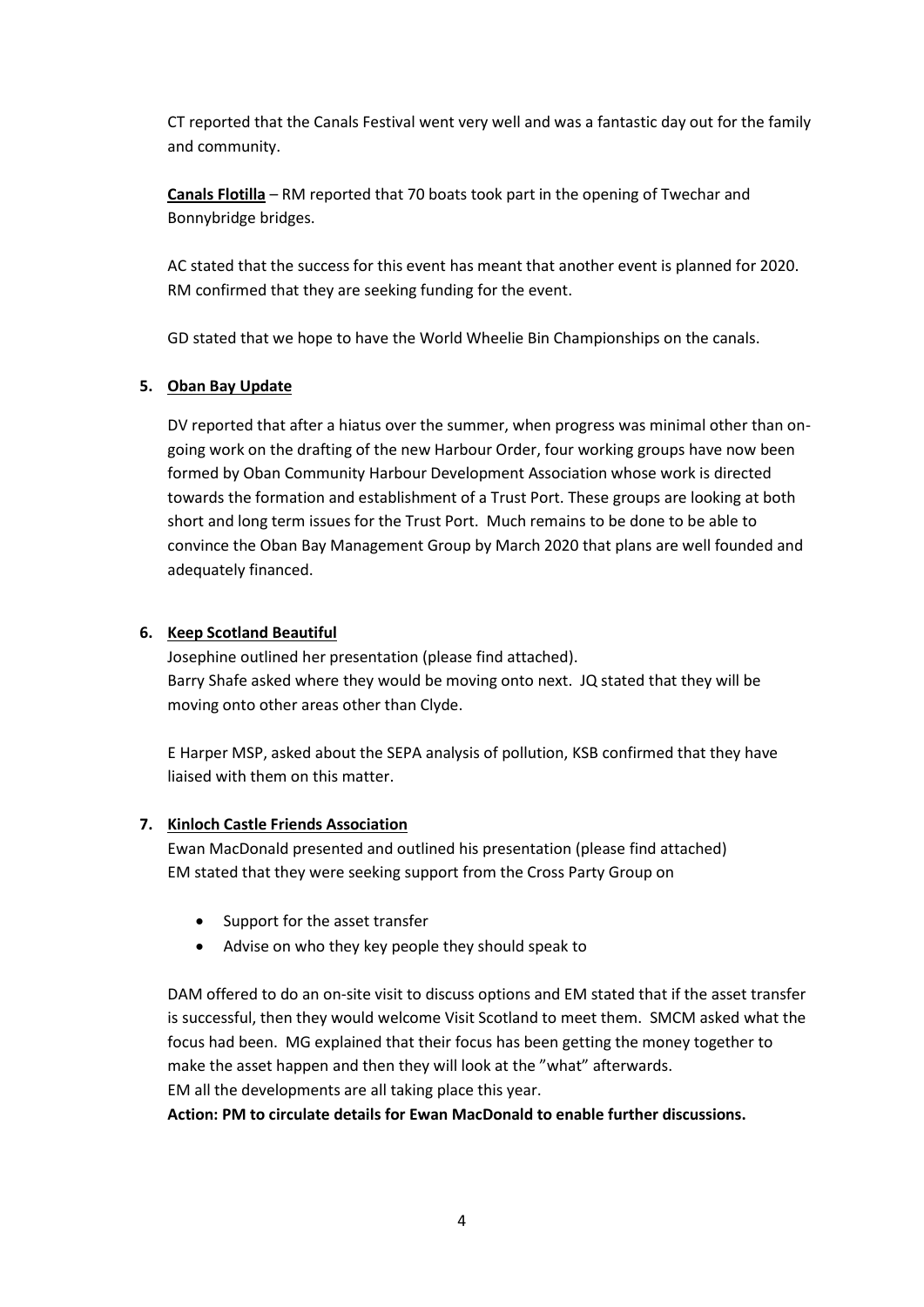## **8. West Coast Waters Scotland 2020**

## **West Coast Marine Tourism Collaboration**

### **Carron Tobin**

CT outlined her presentation (please find attached) and there then followed an opportunity for questions.

GD asked was there any consideration for Solway and South West. CT stated that if people want to come to the table they would be very keen for them to do so. EM asked about Rum, CT stated that the blogger will be coming to the small isles. SMCM asked about marine litter, CT stated that this is included within the pledge that they are responsible.

## **SMCM expressed his thanks for all presentations made.**

**Action: PM to circulate presentations to CPG members.** 

#### **9. Symposium and Marine Tourism Strategy Refresh**

ML stated that the Marine Tourism Strategy is evolving and are taking forward the 2020 tourism developments in general, specifically with development of people and places. There will be more emphasis on marine tourism in communities and the labour force. The draft strategy will be launched at the Marine Trade and Marine Tourism Symposium on 15<sup>th</sup> November and then will be put out wider for consultation and the final document will be produced in April 2020 during Year of Coasts and Waters. The strategy has made a lot of steps and put high on agenda and is developing into a robust industry. The Symposium will be seeking input from all those in attendance. Invites will be sent out soon.

#### **10. Skiffie Worlds**

RW provided an outline of the Scottish Coastal Rowing Association and then a video was shown of the Skiffie Worlds. (please see below link), RW provided an outline of some key statistics for the event:

- 700 crews took part.
- 30,000 visitors.
- Princess Royal in attendance.
- It contributed £3.5million to the economy. 42000 bed nights as reported by Visit Scotland.

On behalf of SCRA they commended the town of Stranraer as a water sports destination. The shore side at Stranraer and Loch Ryan have the potential to be a water sports destination.

- Skiffie Worlds Presentation (made at the recent Cross Party Group on Recreational Boating and Marine Tourism meeting)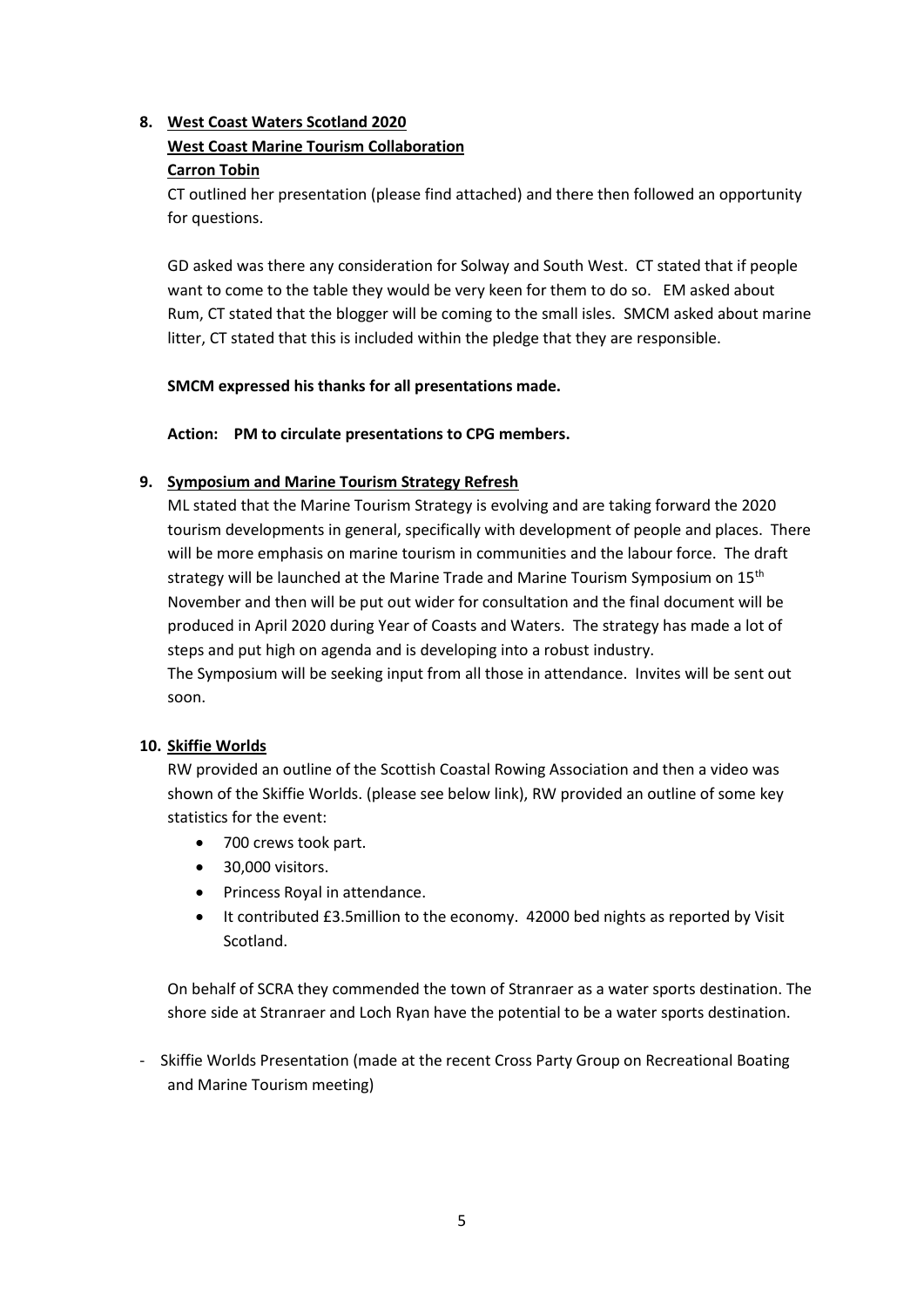Report on the ink below[:https://docs.google.com/document/d/1L1A0zOfu9cZ6z6Uq23wp](https://docs.google.com/document/d/1L1A0zOfu9cZ6z6Uq23wp-nUhXA0OT4LYKS3IfOhnLXs/edit?usp=sharing)[nUhXA0OT4LYKS3IfOhnLXs/edit?usp=sharing](https://docs.google.com/document/d/1L1A0zOfu9cZ6z6Uq23wp-nUhXA0OT4LYKS3IfOhnLXs/edit?usp=sharing)

the video URL is here:

[https://youtu.be/9v4ZO-0EC94?t=1](https://url6.mailanyone.net/v1/?m=1iAd3o-0001ZH-3H&i=57e1b682&c=7v8kaqmkxP1upLtn1GkOip-Fgy3EPLXUW8foHWj1g7G974K0f5uR5HxFnEJ-BUIpj-1dJzNM2_4oazEIBmf1zQjgyyo3l3MuNeGg9Oo5vQtRKAAGRVNwhsaqgXIueUidBltAAlWA28blOAQ4Rxd8XFjgiB6DubgEGnUsacd0BOmmP-9RJkH8GdlhBdCfbXsWelfMCuYDFVNRHiduYY6-Fpq_9fGwKclGUJEeq_5NS_E)

The Castle to Cray Race is taking place this weekend with a fleet of 75 rowing boats from Dumbarton to Glasgow City centre through a waterway that is vastly underused.

There is also a Row around Scotland in 2020 with 70 rowing clubs around the coast beginning at Gretna, then Solway and then will join up the clubs all round the coast and will finish at Paxton House, River Tweed.

SMCM asked where are the Worlds taking place. RW stated that they will bid again for the event that will take place in 3 year's time. SMCM stated that the figures were very impressive and expressed is congratulations to the team.

Michael Avril commended those using life jackets and stated that rowing is a growth sport.

## **11. AOCB/Future Business**

J Mosse reported that a new advisory body to Scottish Canals called Scottish Waterways for all has been formed. The focus has returned to navigation and a meeting was held on  $2^{nd}$ Sep. The Members have been selected for their skill set and ensure that all areas are represented.

**Action: An Overview of the advisory body will be circulated to CPG members together with contact details.** 

## **Future Meetings**

- It was agreed that James Anderson be invited to present on The Green Blue at the next meeting on 4<sup>th</sup> December 2019.
- Barry Shafe suggested Cruise Terminal, Leith as an alternative venue for the CPG as Edinburgh is hosting Cruise Europe Conference. BS will provide date of event in March 2020 and SMCM will consider and will report back.
- Consideration to be given to future Lunchtime meetings.

SMCM stated that it had been a very useful meeting and thanked all for their contributions.

Vote of thanks were given to the Convenor.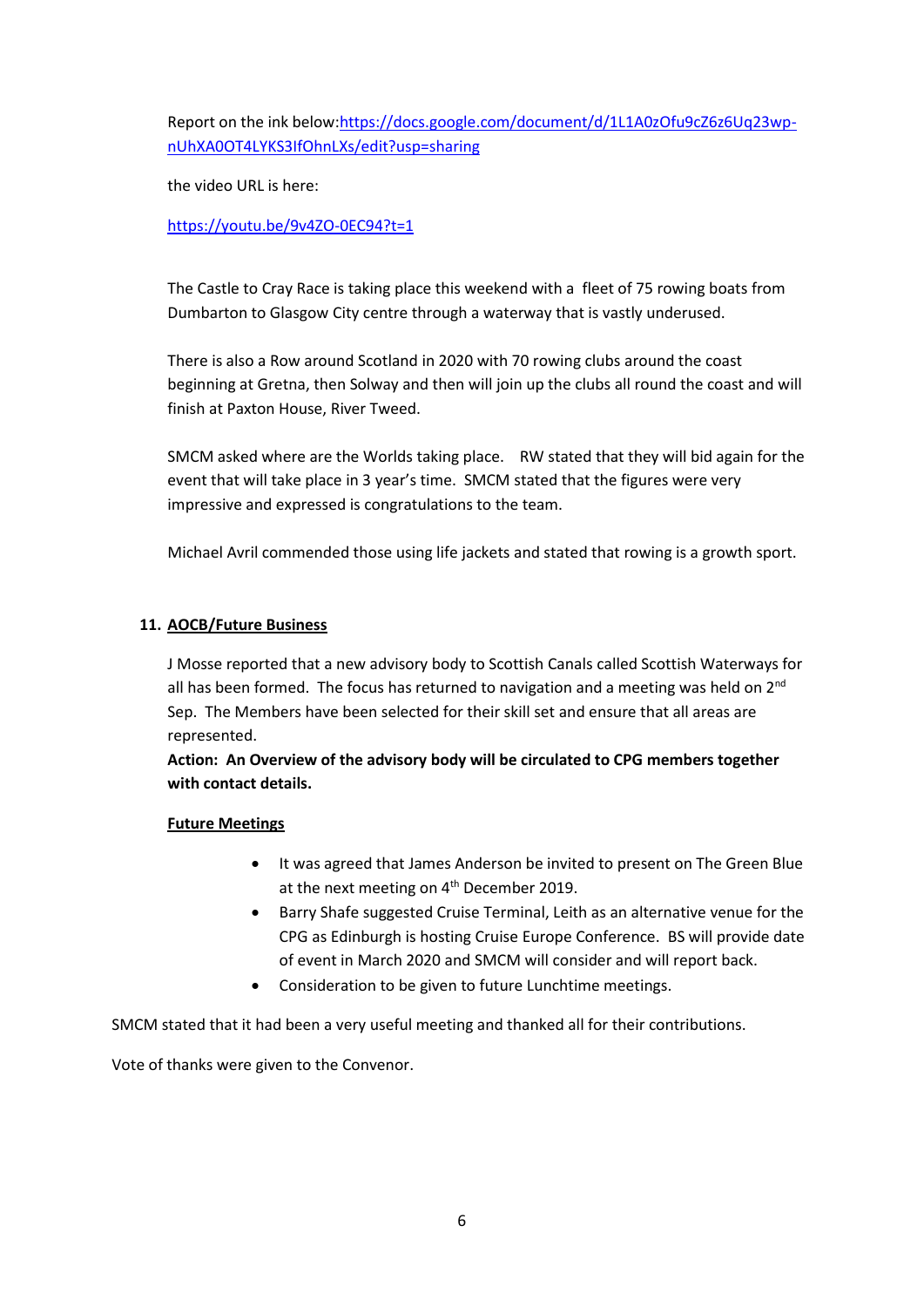## **SUMMARY OF ACTIONS/DECISIONS**

|    | <b>Actions</b>                                | Resp.      | <b>Date</b>   | Completed               |
|----|-----------------------------------------------|------------|---------------|-------------------------|
|    |                                               |            | <b>Raised</b> |                         |
|    |                                               |            |               |                         |
| 1. | 2020 Year of Coasts and Waters                | <b>ALL</b> | 27/2/18       | Ongoing                 |
|    | DAM to provide SMCM with a list of funding    |            |               |                         |
|    | applicants.                                   |            |               |                         |
| 2. | <b>White Diesel</b>                           | PM         | 18/9/19       | Added as an             |
|    | To be added as an agenda item for next        |            |               | agenda item             |
|    | meeting on 4 <sup>th</sup> December.          |            |               |                         |
| 3. | <b>Kinloch Castle Friends Association</b>     | PM         | 18/9/19       | Circulated              |
|    | PM to circulate details for Ewan MacDonald to |            |               | 20 <sup>th</sup> Sep 19 |
|    | enable further discussions.                   |            |               |                         |
|    |                                               |            |               |                         |
|    |                                               |            |               |                         |
| 4. | <b>Presentations</b>                          |            |               |                         |
|    | Keep Scotland Beautiful                       |            |               | Still to be             |
|    | <b>West Coast Marine Waters</b>               |            |               | achieved                |
|    | Kinloch Castle Friends Association            |            |               |                         |
|    |                                               |            |               |                         |
|    | PM to circulate presentations to CPG members. |            |               |                         |
| 5. | <b>Scottish Waterways for All</b>             | PM         | 18/9/19       | Still to be             |
|    | An Overview of the advisory body will be      |            |               | achieved                |
|    | circulated to CPG members together with       |            |               |                         |
|    | contact details.                              |            |               |                         |
|    |                                               |            |               |                         |
|    |                                               |            |               |                         |
| 6. | Future Agenda Items                           |            |               |                         |
|    |                                               |            |               |                         |
|    |                                               |            |               |                         |
|    | It was agreed that James Anderson be          | PM         | 18/9/19       | On agenda               |
|    | invited to present on The Green Blue at       |            |               |                         |
|    | the next meeting on 4 <sup>th</sup> December  |            |               |                         |
|    | 2019.                                         |            |               | Ongoing                 |
|    |                                               | SMCM/BS    | 18/9/19       |                         |
|    |                                               |            |               |                         |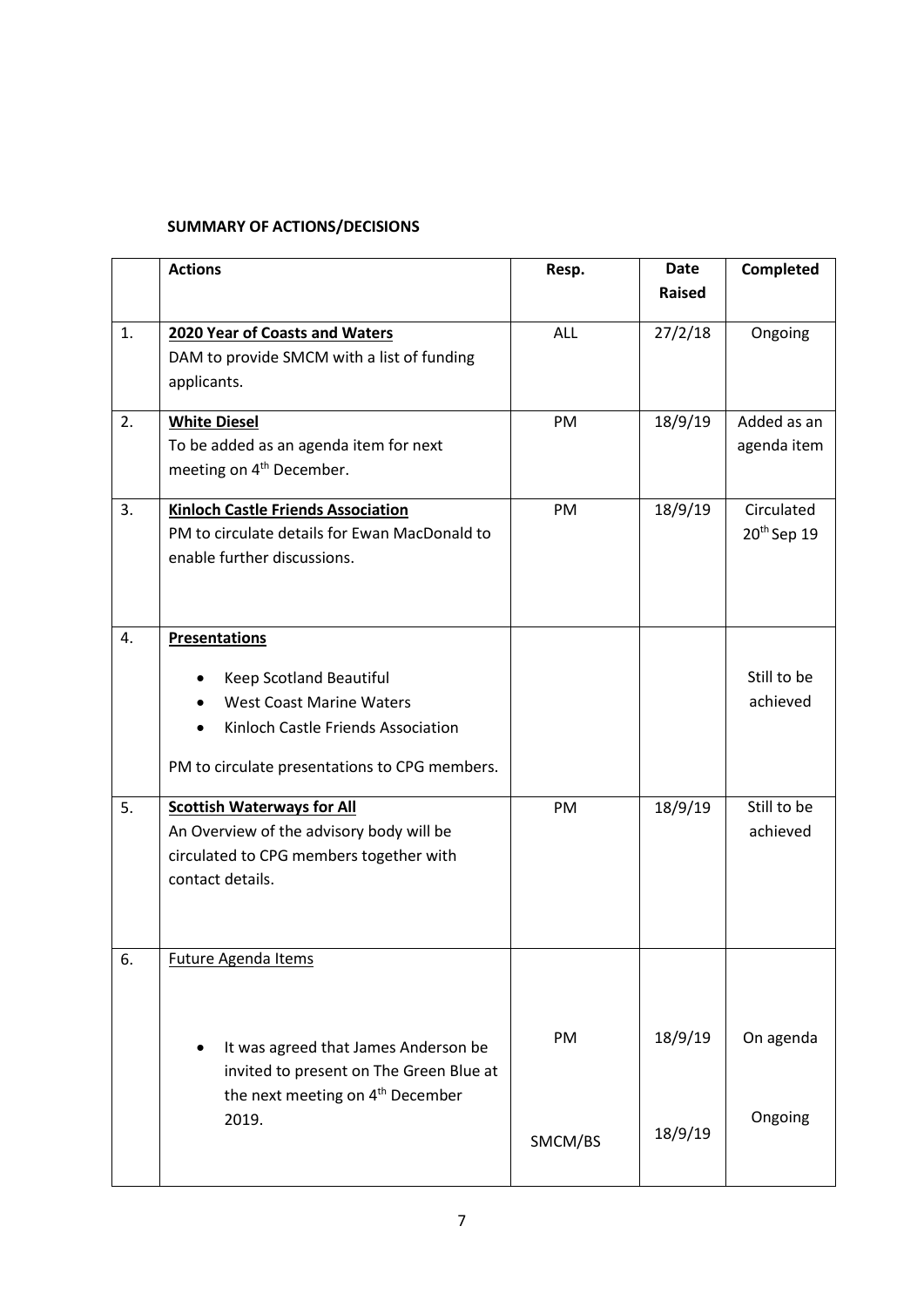|    | Barry Shafe suggested Cruise Terminal,<br>$\bullet$<br>Leith as an alternative venue for the<br>CPG as Edinburgh is hosting Cruise<br>Europe Conference. BS will provide<br>date of event in March 2020 and SMCM<br>will consider and will report back.<br>Consideration to be given to future<br>Lunchtime meetings | <b>SMCM</b> | 18/9/19 |                                          |
|----|----------------------------------------------------------------------------------------------------------------------------------------------------------------------------------------------------------------------------------------------------------------------------------------------------------------------|-------------|---------|------------------------------------------|
| 7. | <b>Oban Bay Developments</b>                                                                                                                                                                                                                                                                                         |             | 26/6/18 | Circulated                               |
|    | Survey to be circulated.<br>Consideration to be given to inviting CMAL to a<br>future meeting.                                                                                                                                                                                                                       | PM          |         | 28 <sup>th</sup> June<br>2018<br>Ongoing |
| 8. | <b>Brexit</b><br>SMCM explained that there are websites<br>offering guidance on workers.<br>Action: PM to circulate the website links.                                                                                                                                                                               | SSMCM/PM    | 26/2/19 |                                          |
| 9. | <b>Future Business Items</b>                                                                                                                                                                                                                                                                                         |             |         |                                          |
|    | <b>Scottish Tourism Strategy</b><br>Invite Scottish Tourism Alliance to a<br>future meeting.<br><b>East Coast</b>                                                                                                                                                                                                    | PM          | 26/2/19 | Ongoing                                  |
|    | Invite a representative from the East<br>coast marine industry to the meeting/<br>invite SMCM to some activities that are<br>going on in the east.                                                                                                                                                                   | BS/PM       |         | Ongoing                                  |
|    | <b>MSP Challenge Board Game - RF</b><br>$\bullet$<br>suggested having this game available to<br>people to try out, it demonstrates the<br>relationship between marine activities<br>and eco system and invite SMCM to do<br>the challenge.                                                                           | SMCM/RF/PM  |         | Ongoing                                  |
|    | Joint Meeting with Cross Party Group on Sport<br>To be arranged.                                                                                                                                                                                                                                                     | SMCM/PM/JA  |         | Look at date<br>in 2020                  |